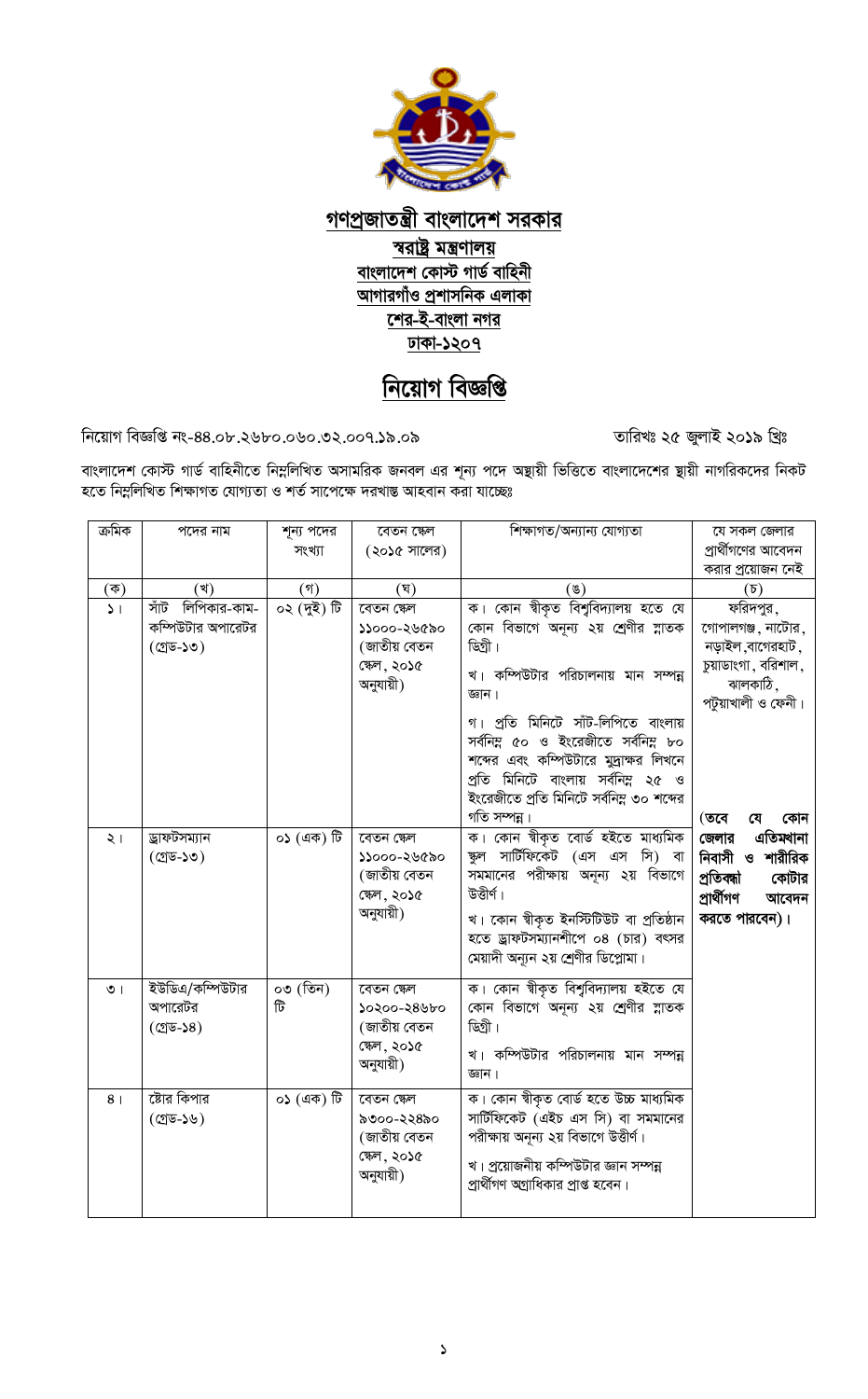| $\alpha$ | ফটোকপি অপারেটর<br>(গ্ৰেড-১৮) | $\sigma$ ১ (এক) টি | বেতন ক্ষেল<br>১৮০০-২১৩১০<br>(জাতীয় বেতন<br>ক্ষেল, ২০১৫<br>অনুযায়ী) | ক। কোন শ্বীকৃত বোর্ড হতে মাধ্যমিক<br>সার্টিফিকেট (এস এস সি) বা সমমানের<br>পরীক্ষায় অনূন্য ২য় বিভাগে উত্তীর্ণ।<br>খ। সংশ্লিষ্ট যন্ত্ৰপাতি পরিচালনায় অবশ্যই<br>প্ৰয়োজনীয় জ্ঞান এবং অভিজ্ঞতা থাকতে<br>হবে। | ফরিদপুর, রাজবাড়ী,<br>পাবনা , রংপুর ,<br>গাইবান্ধা , যশোর ,<br>সাতক্ষীরা, কুষ্টিয়া,<br>ঝালকাঠি ,<br>ব্রাক্ষণবাড়িয়া ও<br>চাঁদপুর। |
|----------|------------------------------|--------------------|----------------------------------------------------------------------|--------------------------------------------------------------------------------------------------------------------------------------------------------------------------------------------------------------|-------------------------------------------------------------------------------------------------------------------------------------|
| ৬।       | অফিস সহায়ক<br>(গ্ৰেড-২০)    | ০১ (এক) টি         | বেতন ক্ষেল<br>৮২৫০-২০০১০<br>(জাতীয় বেতন<br>ক্ষেল, ২০১৫<br>অনুযায়ী) | কোন শ্বীকৃত বোৰ্ড হইতে মাধ্যমিক ক্ষুল<br>সার্টিফিকেট (এস এস সি) বা সমমানের<br>পরীক্ষায় উত্তীর্ণ।                                                                                                            | কোন<br>(তবে<br>যে<br>এতিমখানা<br>জেলার<br>শারীরিক<br>নিবাসী ও<br>প্ৰতিবন্ধা<br>কোটার<br>প্ৰাৰ্থীগণ<br>আবেদন<br>করতে পারবেন)।        |

## নিমুবর্নিত শর্তাবলী আবেদন ফরম পূরণ এবং পরীক্ষায় অংশগহণের ক্ষেত্রে অবশ্যই অনুসরন করতে হবেঃ

- 0১. ০১-০৭-২০১৯ খ্রিঃ তারিখে প্রার্থীর বয়সসীমা ১৮-৩০ বৎসর হতে হবে। তবে মুক্তিযোদ্ধা/ শহীদ মুক্তিযোদ্ধার পুত্র -কন্যা এবং শারীরিক প্রতিবন্ধীর ক্ষেত্রে বয়সসীমা ৩২ বছর।
- ০২. সরকারী, আধা- সরকারী ও স্বায়ত্তশাসিত প্রতিষ্ঠানে কর্মরত প্রার্থীগণকে অবশ্যই যথাযথ কর্তৃপক্ষের অনুমতিক্রমে আবেদন করতে হবে।
- ০৩. নিয়োগের ক্ষেত্রে সরকারের বিদ্যমান বিধিবিধান এবং পরবর্তীতে এ সংশ্লিষ্ট বিধিবিধানে কোন সংশোধন হলে তা অনুসরণ করা হবে।
- 08. লিখিত , মৌখিক ও ব্যবহারিক পরীক্ষায় অংশগ্রহণের জন্য কোন প্রকার টিএ-ডিএ প্রদান করা হবে না।
- ০৫. বিশেষ ক্ষেত্রে প্রার্থীদের (এতিমখানা নিবাসী, প্রতিবন্ধী, মুক্তিযোদ্ধার সম্ভান/সম্ভানের সম্ভান, ক্ষুদ্র নৃ-গোষ্ঠী ও আনসার ও ভিডিপি) মৌখিক পরীক্ষার সময় শ্ব-পক্ষে সংশ্লিষ্ট মূলসনদপত্র প্রদর্শন করতে হবে এবং সনদপত্রের সত্যায়িত ০**১** কপি জমা প্রদান করতে হবে।
- ০৬. মৌখিক পরীক্ষার সময় সকল সনদপত্রের মূলকপি প্রদর্শন করতে হবে এবং পূরণকৃত application form সহ সত্যায়িত এক সেট ফটোকপি দাখিল করতে হবে। এছাড়া জেলার ষ্থায়ী বাসিন্দার প্রমাণ হিসেবে ইউনিয়ন পরিষদ/পৌরসভা/সিটি কর্পোরেশন কর্তৃক প্রদত্ত সনদ এবং আবেদনকারী মুক্তিযোদ্ধা/শহীদ মুক্তিযোদ্ধার পুত্র-কন্যার পুত্র-কন্যা হলে আবেদনকারী যে মুক্তিযোদ্ধা/শহীদ মুক্তিযোদ্ধার পুত্র-কন্যার পুত্র-কন্যা এ মর্মে সংশ্লিষ্ট ইউনিয়ন পরিষদের চেয়ারম্যান/সিটি কর্পোরেশনের ওয়ার্ড কাউন্সিলর/পৌরসভার মেয়র/পৌরসভার কাউন্সিলর কর্তৃক প্রদত্ত সনদের সত্যায়িত ফটোকপি দাখিল করতে হবে। উল্লেখ্য, আবেদনপত্রের সাথে কোন সনদের কপি সংযুক্ত করার প্রয়োজন নেই।
- ০৭. সকল পদের জন্য লিখিত, মৌখিক ও ব্যবহারিক পরীক্ষায় অংশগ্রহন করতে হবে।
- ob. অনলাইনে আবেদনপত্ৰ পূরণ সংক্রান্ত নিয়মাবলী ও শর্তাবলিঃ

ক. পরীক্ষায় অংশগ্রহণের ইচ্ছুক ব্যক্তি [http://bcgf.teletalk.](http://bcgf.teletalk/)com.bd এ ওয়েবসাইটের আবেদনপত্র পূরণ করতে পারবেন। আবেদনের সময়সীমা নিম্নরূপঃ

i. Online-এ আবেদনপত্র পূরণ ও পরীক্ষার ফি জমাদান শুরুর তারিখ ও সময় ৩১/০৭/২০১৯ খ্রিঃ সকাল ১০:০০ টা।

ii. Online-এ আবেদনপত্র জমাদানের শেষ তারিখ ও সময় ১৫/০৯/২০১৯ খ্রিঃ বিকাল ০৫:০০ টা। উক্ত সময়সীমার মধ্যে User ID প্রাপ্ত প্রার্থীগণ Online এ আবেদনপত্র submit এর সময় থেকে পরবর্তী ৭২ (বাহাত্তর) ঘন্টার মধ্যে এসএমএস এ পরীক্ষার ফি জমা দিতে পারবেন।

খ. Online আবেদনপত্রে প্রার্থী তার রঙিন ছবি (দৈর্ঘ্য ৩০০  $\times$ প্রন্থ ৩০০ Pixel) ও স্বাক্ষর (দৈর্ঘ্য ৩০০  $\times$ প্রন্থ ৮০ Pixel) ক্ষ্যান করে নির্ধারিত ছানে Upload করবেন। ছবির সাইজ সর্বোচ্চ 100 KB ও স্বাক্ষরের সাইজ সর্বোচ্চ 60 KB হতে হবে।

গ. Online আবেদনপত্রে পূরণকৃত তথ্যই যেহেতু পরবর্তী সকল কার্যক্রমে ব্যবহৃত হবে, সেহেতু Online-এ আবেদনপত্র submit করার পূর্বেই পূরণকৃত সকল তথ্যের সঠিকতা সম্পর্কে প্রার্থী নিজে শতভাগ নিশ্চিত হবেন।

ঘ. প্রার্থী Online-এ পূরণকৃত আবেদপত্রের একটি রঙ্গিন প্রিন্টকপি পরীক্ষা সংক্রান্ত যে কোন প্রয়োজনের সহায়ক হিসেবে সংরক্ষণ করবেন এবং মৌখিক পরীক্ষার সময় এককপি জমা দিবেন।

ঙ. SMS প্রেরণের নিয়মাবলী ও পরীক্ষা ফি প্রদানঃ Online-এ আবেদনপত্র (application form) যথাযথভাবে পূরণ করে নির্দেশনা মতে ছবি এবং signature Upload করে আবেদনপত্র sumbit করা সম্পন্ন হলে কম্পিউটারে ছবিসহ Application Preview দেখা যাবে। নির্ভুলভাবে আবেদনপত্র sumbit করা সম্পন্ন প্রার্থী একটি User ID, ছবি এবং স্বাক্ষরযুক্ত একটি Applicant's copy পাবেন। উক্ত Applicant's copy প্রার্থী Download পূর্বক রঙ্গিন প্রিন্ট করে সংরক্ষণ করবেন। Applicant's কপিতে একটি User ID নম্বর দেয়া থাকবে এবং User ID নম্বর ব্যবহার করে প্রার্থী নিম্লোক্ত পদ্ধতিতে যে কোন Teletalk Pre-paid mobile নম্বরের মাধ্যমে ০২ (দুই) টি SMS করে আবেদন ফি বাবদ ১নং হতে ৪নং ক্রমিকের জন্য ১১২/- (একশত বার) টাকা এবং ৫নং হতে ৬নং ক্রমিকের জন্য ৫৬/- (ছাপান্ন) টাকা অনধিক ৭২ (বাহাত্তর) ঘন্টার মধ্যে জমা দিবেন। এখানে বিশেষভাবে উল্লেখ্য যে, "Online- এ আবেদনপত্রের সকল অংশ পূরণ করে Submit করা হলেও পরীক্ষার ফি জমা না দেয়া পর্যন্ত Online এ আবেদনপত্র কোনো অবস্থাতেই গৃহীত হবে না"। প্রথম SMS: BCGF<space>User ID লিখে Send করতে হবে 16222 নম্বরে।

Example: BCGF ABCDEF

Reply : Applicant't Name, Tk. 112/56 will be charged as application fee. Your PIN is xxxxxxxx, To pay fee Type BCGF<space> Yes<space> PIN and send to 16222.